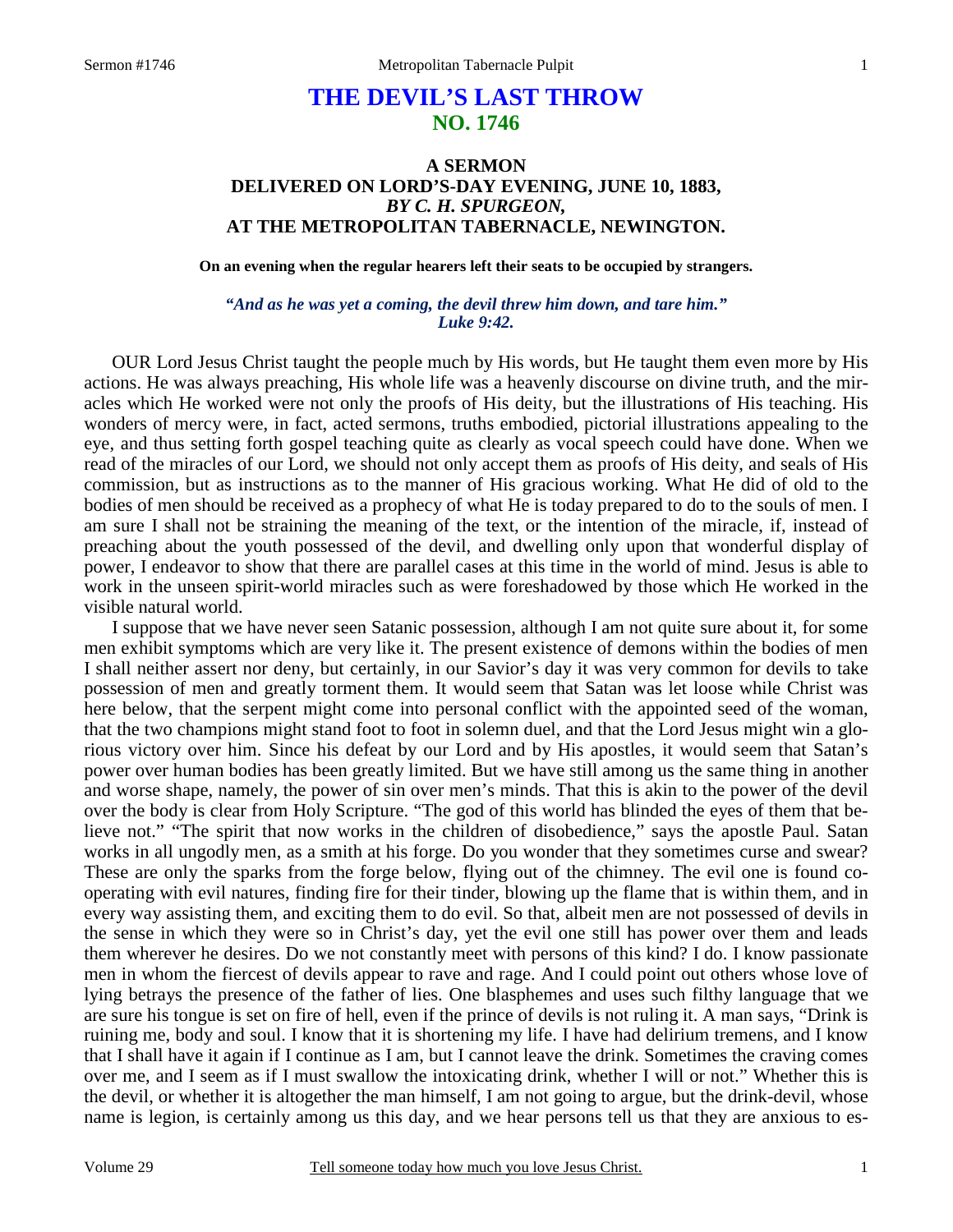cape from its power, and yet they return to it, rushing to intoxication as the swine rushed into the sea when the demons had entered into them.

 Need I mention another form of this evil in the shape of unchastity? How many a man there is—alas, it is true of women too!—struggling against a fierce passion, and yet that passion conquers them. The unclean desire comes upon them like a hurricane bearing all before it, and they yield to it as the dried leaf yields to the blast. No more, they rush into a sin which they themselves condemn, of which already they have tasted the bitter fruit. They could not be more eager for it if it were the purest of all enjoyments. As the moth dashes again into the candle which has burned its wings, so do men and women hurry into the vice which has filled them with misery. They are possessed and domineered over by the spirit of lust, and return to their crimes as the oxen return to the stream.

 I need not go further into details, for one man falls into sin in one way, and another falls after quite a different fashion. All devils are not alike—though they are alike evil. Anger differs from lust, and immorality laughs at covetousness, yet they are all of one brood, privates in the same dreadful legion. Men practice differing sins, but their sins all manifests the same evil power. Unless Christ has set us free we are all in some shape or other under the dominion of the prince of darkness, the master of the forces of evil.

 This poor young man of whom we are to talk tonight was brought into a most horrible condition through the influence of a Satanic spirit. He was a lunatic; his reason had been dethroned. He was an epileptic, so that if left alone he would fall into the fire or into the water. You have yourself seen persons in fits of epilepsy, and you know how dreadful would be their danger if they were taken in a fit in the middle of a street, or by the side of a river. In this youth's case the epilepsy was only the means by which the demon exercised his power, and this made the boy's condition seven-fold worse than if it had been simply a disease. This afflicted one had also become deaf and dumb besides, and very violent, so that he was capable of doing a great deal of mischief. In all the Holy Land there was only one who could do anything for him! There was one name by which he could be cured and only one. It was the name of Jesus. The Lord Jesus had disciples who had worked miracles in His name, but they were baffled by this extraordinary case. They tried what they could do, but they were utterly defeated, and gave up the task in despair. And now there remained only one person beneath the canopy of heaven that could touch this child's case and drive out the devil. Only one person could now answer the poor father's prayers, every other hope was dead. That is just the state in which we are. There is but one name under heaven whereby we must be saved. Many are the pretended salvations, but only one is real—

*"There is a name high over all, In hell, and earth, and sky. Angels and men before it fall, And devils fear and fly."* 

That one name is the name of Jesus, the Son of God, to whom all power is given. He is God, and can deliver any man from the dominion of evil, whatever form it may have assumed, and however long established the dominion may be. There is no cure besides. Nothing else can rescue a man from the thralldom of his sin but the word of Jesus. When the word of power is spoken from His divine mouth all things obey, but none out of the ten thousand of voices on earth can deliver us from evil. We are shut up to heaven's unique remedy. God grant that, being so shut up, we may avail ourselves of it.

 This poor lad, although nobody could cure him but Jesus, had a father that loved him, and nobody could tell the sorrow of that father's heart because of his poor son. The father had a sharp struggle to get his son to the disciples, for epileptic persons who are also insane are hard to manage. I cannot tell how many round about assisted to hold him, all pitying the poor creature. Alas, the Lord Jesus Christ was away! The parent's heart was heavy when he found that the great Healer to whom he looked was for a while absent. But when Jesus came down from the mountaintop the poor demoniac had this one great advantage—that he had friends to aid in bringing him to Christ. I hope that all here who are not saved are privileged with relationship to some friend who seeks their salvation. Perhaps it is a wife, who cannot bear that her husband should remain out of Christ, or a husband who pines till his spouse is turned to the Lord, and in either case it is a great help. How often a mother bears a secret anguish in her breast for her unconverted sons and daughters! I have known a sister in the family to be the only one who knew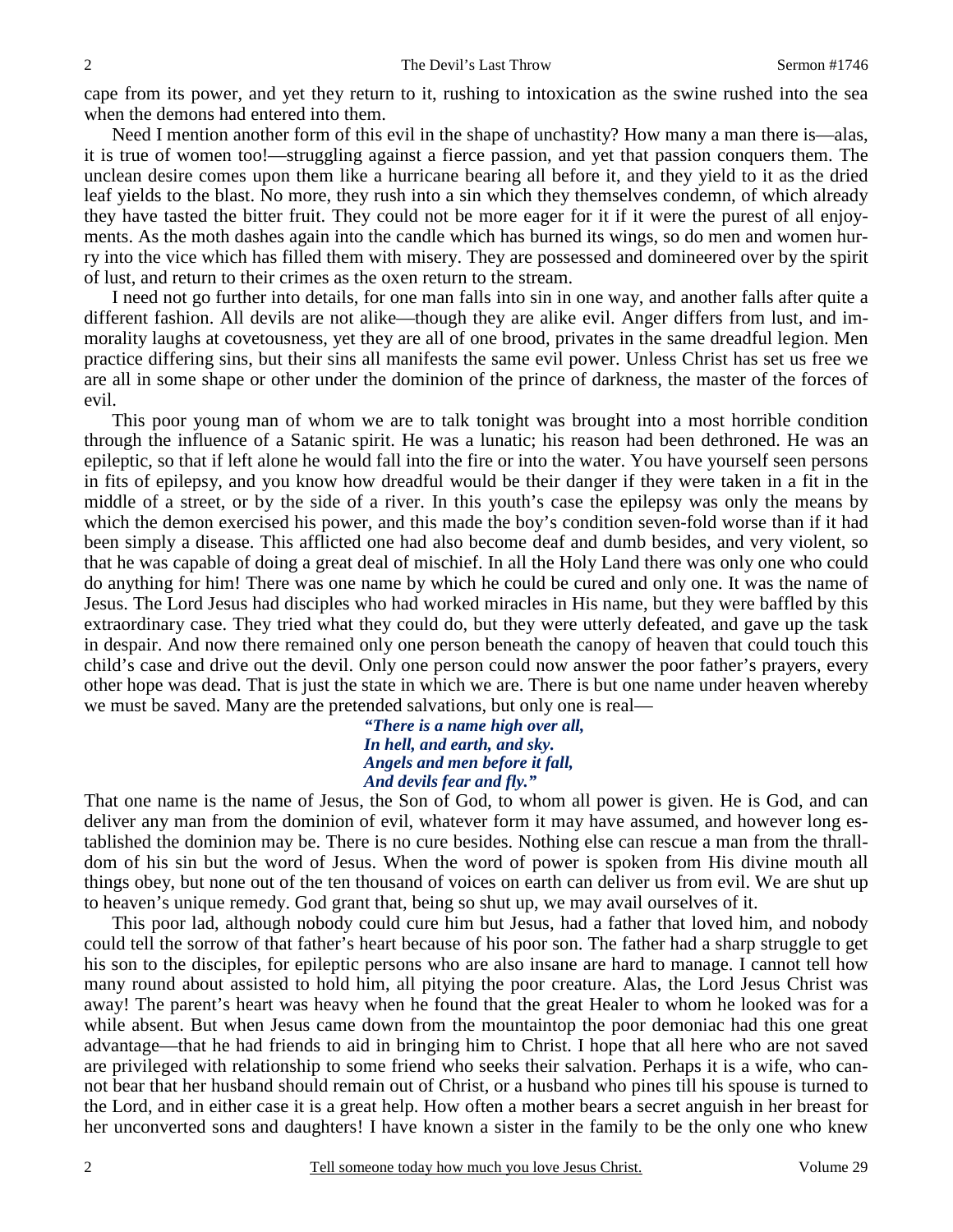the Lord, and she has pleaded with the Lord day and night, entreating Him to bless the whole of her household. Frequently a servant in the house becomes its best helper, or it may be a neighbor who has seen the ungodly conduct of his neighbors, and never ceases to pray for them. When some few get together to bring an especially hard case before Jesus, it is blessed work, for desperate cases grow hopeful under the influence of prayer. Come, you saved ones, pray with me now for these unrenewed sinners, that at this moment they may feel the power of our Lord Jesus.

**I.** So, then, my first point shall be, that OUR HOPES ARE ALL AWAKENED. Here is a poor youth, but as bad as he is, terribly possessed as he is, he is coming to Christ! Prayer has been offered for him by his father and Jesus is near. All looks well! We will take the case of a sinner who is in a similar condition. Prayer has been offered for him, and that prayer has, in some measure, been heard. We have in this congregation, I trust, some who are coming to Christ, and I am right glad of it. Coming to Christ is not the best possible condition, for the best condition is to have already come to Him. For a hungry man to be coming to a dinner is not enough, he must actually reach the table and eat. For a sick man to be coming to an eminent physician is hopeful, but it is not enough, he must get to that physician, take his medicine, and be restored. That is the point. To be coming to Christ is not enough, you must actually come to Him, and really receive Him, for to such only does He give power to become the sons of God.

 This poor child was coming, and so are some here, that is to say, they have begun to hear the gospel with attention. They did not before go anywhere on the Sabbath, nor did they get up very early on a Sunday morning. I can see a man who seldom rose on a Sunday morning, and when he did, he read his newspaper. You might see him any time before one o'clock in his shirtsleeves. Half this city of London is in that condition every Sunday morning, because they look upon the day as simply their own day, and not the Lord's Day. They have very short memories, and do not "remember the Sabbath day to keep it holy." They forget all about its being the Lord's Day, and do not reverence it. This is shameful conduct towards God. If a man on the road were to meet with a poor beggar, and give him six out of the seven shillings he had with him, the beggar would be a wicked wretch if he afterwards knocked the man down and stole the other shilling. Yet there are multitudes of people to whom God gives six days out of seven, and nothing will satisfy them but they must have the seventh all to themselves, and rob God of it. The man I refer to is repenting of this wrong, and so you see him coming upon the Sunday morning to hear the gospel. He hears it very attentively. He leans forward to catch every word, and he treasures up what he hears.

 We are sure that he is coming to Christ, for when he gets home he reaches for his Bible. He has begun to read the Word of God in an earnest way. He thought at one time that it was about the dullest book in the world. He even dared to turn it into a jest, and all because he never read it, for those who deny the inspiration of Scripture are almost always people who have never read it for themselves. It is a book which carries conviction within itself to candid minds when they carefully peruse it. Assuredly this man is coming to Christ, for he searches the Scriptures.

 I feel sure he is coming to Christ, for he has begun to mend in many respects. He has dropped his frequent attendance at his usual place of worship, namely, the public house. He keeps more at home and is therefore sober. Plenty of people in London need no bell to fetch them into the temples of their gods. We see in some of our churches and chapels persons going in twenty minutes or half-an-hour after service begins. But look at the temples of Bacchus at one o'clock and at six in the evening, and see how punctual his followers are! The worshippers of liquid fire stand outside till the shrine is opened, they are afraid of being late. They are so thirsty that they long for the time of the deadly libation. Drink seems to be the water of life to them, poor creatures that they are! But now our friend of whom we are so hopeful is not seen waiting at the posts of the doors—the "Blue Posts," I mean. Thank God, he is looking to another fountain for comfort.

 Note also that he has dropped his blasphemy and his unchastity. He is a purer man in mouth and body than he used to be. He is coming to Christ. But, as I said, coming is not enough. The thing is to really reach the Lord Jesus and to be healed by Him. I pray you do not rest short of this.

 Still, this is all hopeful, very hopeful. The man is a hearer. He is also a reader of the Scriptures, he has begun to mend a bit, and now he is a thinker too, and begins to be a little careful about his soul. While he is at his labor, you can see that there is something working in his brain, though once it was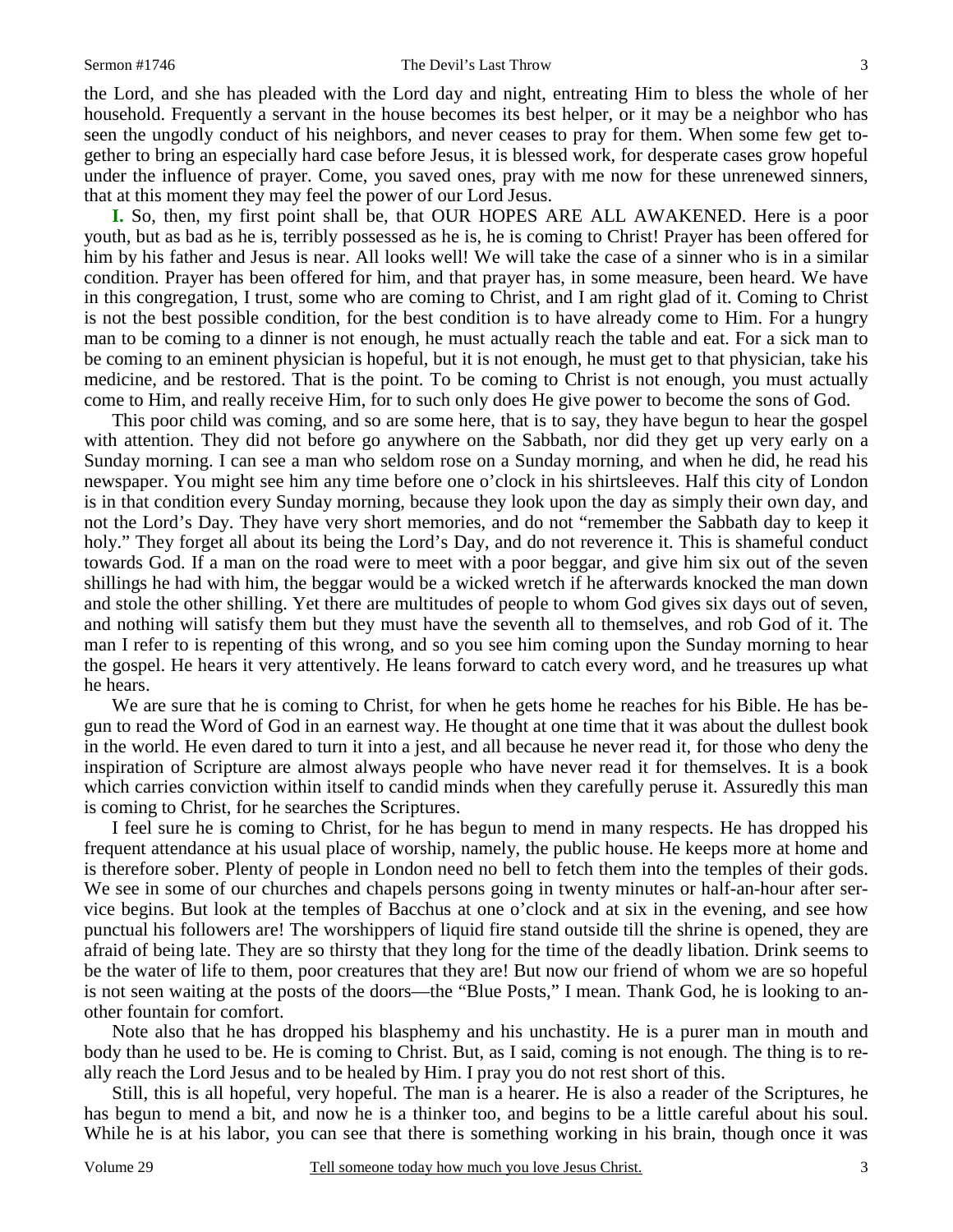filled with vanity and wickedness. He has a weight, too, at his heart, a burden on his mind. He is evidently in earnest, as far as he knows the teaching of Scripture, he is deeply affected by it. He has learned that he will not cease to exist when he dies, but that he will continue to be when yonder sun becomes black as a burnt-out coal. He knows that there will be a day of judgment, when throngs upon throngs, yes all the dead, shall stand before the judgment seat of Christ to give an account of the things which they have done in the body. He has though this over and he is alarmed. He chews the cud upon the divine truth, and finds time for solitary meditation. That man is coming to Christ, for there is no better evidence of the face being set towards Christ and heaven, than a thoughtful state of mind.

And I have heard—of course, I cannot tell, for I was not there to see—I have heard, I say, that the other night he began to pray. If so, I know that he is coming to Christ, for prayer is a sure token. He has not yet cast himself fully at the feet of Jesus, but he cries, "Lord, save me." He is coming, and I am as glad as the birds on a spring morning. The angels are watching, they are leaning from the battlements of heaven to see whether it will end rightly, and you and I are very hopeful, especially those of us who have been praying for this man, for since we see that there is some change in him and he has begun to think and pray, we look for his salvation, as men look for flowers when April showers are falling. So, you see, our hopes are excited.

**II.** And now I will read the text again—"As he was yet a coming, the devil threw him down, and tare him." By this OUR FEARS ARE AWAKENED. What a sight it must have been! Here is the poor father bringing his lunatic son, and friends are helping him. They are getting him near the Savior, and he is just coming to Him who can cure him, when, all of a sudden, he is taken in a fearful fit, worse than he has ever suffered before. He is cast down, thrown about, dashed to and fro, he wallows on the ground, and he seems to be flung up and down as by an unseen hand. We fear that he will be torn to pieces. Look! He falls down like a dead man and there he lies. As the crowd gathers around him, people cry, "He is dead." Does it not seem a dreadful thing that when hope was at its brightest all should be dashed aside?

 I have observed this thing, scores of times. I might say, I think without exaggeration, hundreds of times. I have seen men, just when they were beginning to hear and beginning to think, taken all of a sudden with such violence of sin, and so fearfully carried away by it, that if I had not seen the same thing before, I should have despaired of them. But, having often seen it, I know what it means, and I am not so dismayed as a raw observer might be, though I must confess that it half breaks my heart when it happens to some hopeful convert whom I hoped to receive into the church, and to rejoice over. We mourn when we hear that the man who was somewhat impressed has become worse than before, and has gone back to the very vice from which we had rescued him. The case runs on the same lines as our text—"As he was yet a coming, the devil threw him down, and tare him."

 How does the devil do this? Well, we have seen it done in this way—when the man had almost believed in Christ, but not quite, Satan seemed to multiply his temptations around him, and to bring his whole force to bear upon him. There is a wicked man in the shop and the devil says to him, "Your friend is beginning to be serious, ridicule him. Tempt him all you can. Treat him to strong drink. Get him away to the theater, the music hall, or the brothel." It is amazing how the ungodly will lay all kinds of traps for one who is escaping from his sins. They are fearfully set on keeping him from Christ. This is a free country, is it not? A wonderfully free country when a Christian man in the workshop has to run the gauntlet for his very life to this day. A man may swear, and drink, and do what he likes that is detestable, and never is there a word of rebuke for him. But the moment he begins to be serious and thoughtful the wicked are down upon him like so many dogs on a rat. The devil finds willing servants, and they worry the poor awakened one, is there any wonder that, as he has not yet found Christ and is not yet saved, he should for the time be carried away by these assaults, and feel as if he could not go further in the right road?

 I have known in addition to all this that Satan has stirred up the anxious one's bad passions. Passions that lay asleep have suddenly been awakened. Moreover, the man has become thoughtful, and from that very fact, doubts which he never knew before have come upon him. He begins to mend, and now he finds a difficulty in getting his needle through where the tear was made. He finds that tearing is easier work than mending, and that running into sin is a much easier thing than rising out of the black ditch into which he has fallen. So now, what with those about him tempting him, his bad passions responding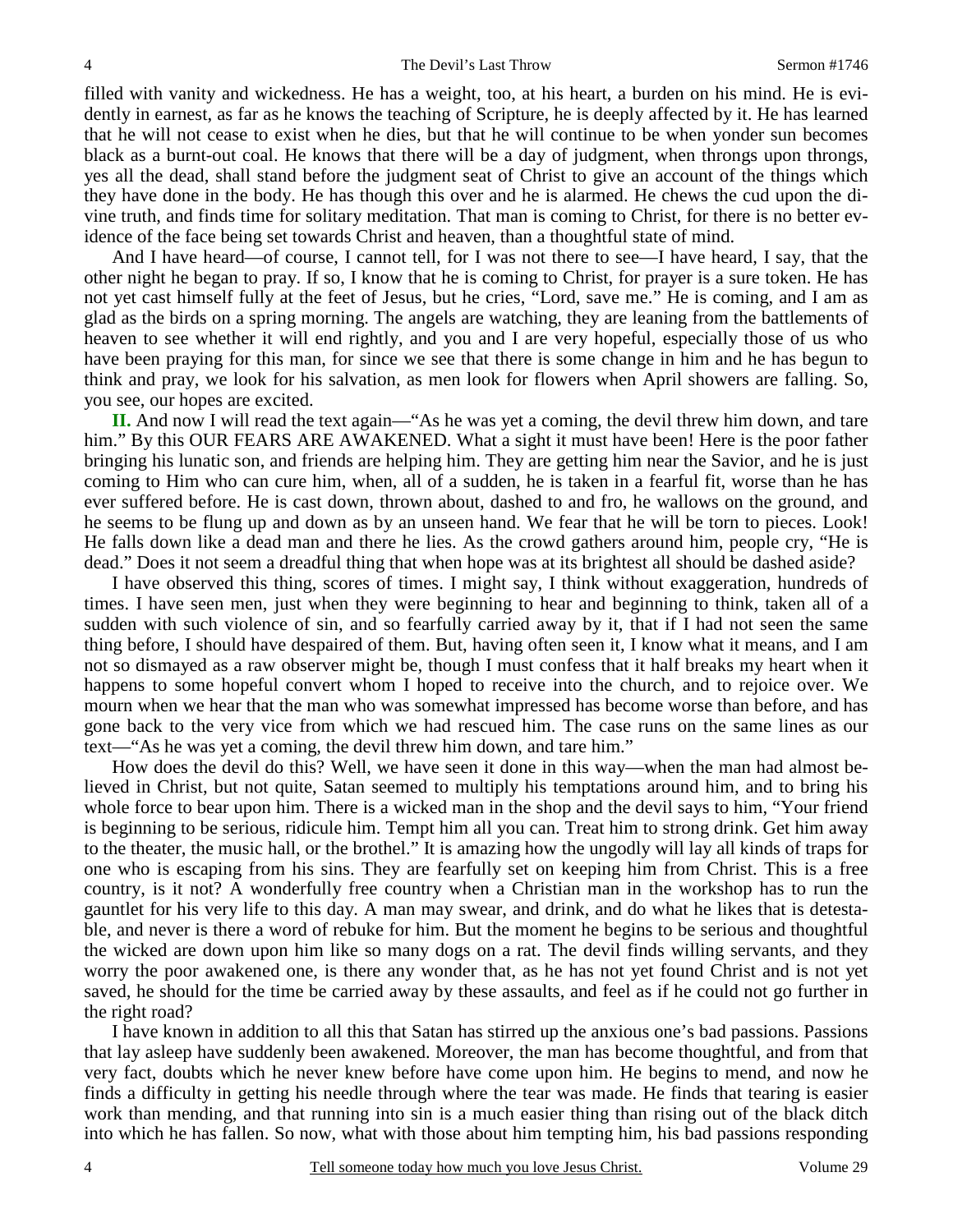to the temptation, and his doubts clouding everything, it is not a marvelous thing that the poor creature grows worse before he gets better. The disease which before had been concealed in more hidden and vital parts, seems to be thrown out upon the surface and the sight is sickening. This, however, is not always a bad sign. Doctors rather prefer it to an inward festering.

 I have seen it so, when men have been coming to Christ, their boat has been tossed with tempest, and they have been driven far out upon a raging sea.

 Yes, and I will tell you what I have seen. I have seen a man almost converted—well-nigh a believer in Christ, all of a sudden become more obstinate in his opposition to the gospel than ever before. A man that was quiet and harmless and inoffensive before has, under the influence of Satan, just when we hoped the best things of him, turned round in a rage against the people who sought to do him good. And he has spoken abusively of the gospel which a little while before he seemed anxious to understand. Sometimes such persons act as if they were reckless and profane, just as boys, when they go through a graveyard, whistle to keep their courage up. Many a man says big things against the gospel when he is pretty nearly caving in, and he does not like anybody to know that he is beaten. He is coming to Jesus, but still he does not want anybody to see that he is, and therefore he pretends to an opposition which is not sincere. Have you not discovered that a man is never as violent against a thing as when he is unwillingly convinced of the truth of it? He has to try and demonstrate to himself that he does not believe it by being very loud in his declarations, a secret something in his soul makes him believe, and he is mad because he cannot resist the inward conviction.

 Do not be astonished—you that are trying to bring men to Christ—if it should often happen that these lunatics break loose—that these epileptics have a worse fit, just before, Christ cures them than ever you knew them to have had before.

 I will describe the usual way in which the devil throws men down and tears them. You need not listen to this unless you like, because it does not relate to all of you here, but it is true of a sufficient number to render it necessary for me to speak of it. It is a very curious thing that if there is a poor soul in London that is well-nigh insane through despair of heart, he wants to talk to me. I am often sorely burdened by the attempt to sympathize with the distracted. I do not know why they should be attracted to me, but they come to tell me of their evil state of mind—people who have never seen me before. This fact gives me a wide field of actual practice and careful observation. I frequently meet with persons who are tempted with blasphemous thoughts. They have not yet laid hold on Christ, but they are trying to do so, and at this stage of their experience most horrible thoughts pass through their minds. They cannot prevent it, they hate the thoughts, and yet they come, till they are ready to lose their reason. I will tell you what happened to me. I was engaged in prayer alone in a quiet place one day when I had just found the Savior, and while I was in prayer a most horrible stream of blasphemies came into my mind, till I clapped my hand to my mouth for fear that I should utter any one of them. I was so brought up that I do not remember ever hearing a man swear while I was a child, yet at that moment I seemed to know all the swearing and blasphemy that ever was in hell itself, and I wondered at myself. I could not understand from where this foul stream came. I wrote to my venerable grandfather who was, for sixty years a minister of the gospel, and he said to me—"Do not trouble about it. These are no thoughts of yours. They are injected into your mind by Satan. The thoughts of men follow one another like the links of a chain, one link draws on another, but when a man is in prayer the next natural thought to prayer is not blasphemy. It is not, therefore, a natural secession of our own thoughts. An evil spirit casts those thoughts into the mind." I also read in an old book what they used to do years ago in our parishes in the "good old times" when nobody had any sense of humanity. If a poor wretch came to a parish begging, they whipped him through the place and sent him on to his own parish, thus should we treat these diabolical thoughts. Whip them by hearty penitence and send them off to where they came from, back to their own parish, which is far down in the deeps. Thoughts of this sort, seeing you loathe them, are none of yours. Do not let Satan lay his brats at your door, but send them packing. Perhaps when you know this, it may help to break the chain, for the devil may not think it worth his while to worry you in this way any more, when he cannot by this means lead you to despair. He seldom wastes his time in spreading nets when the bird can see them. Therefore, tell Satan to be gone, for you can see him, and you are not going to let him deceive you. It may be he will take the hint and leave.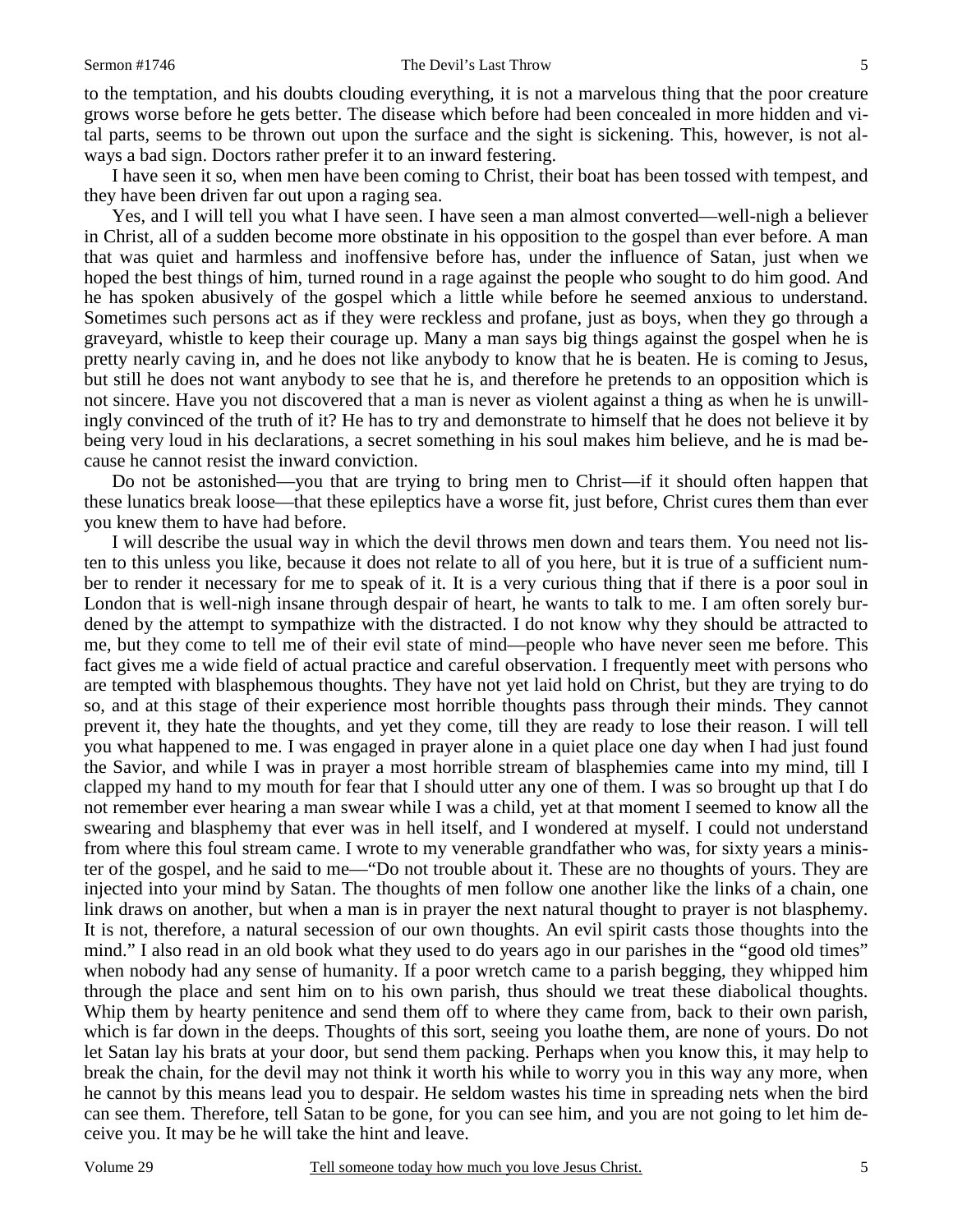When this does not answer, I have known Satan to throw the coming sinner down and tear him in another way. "There," he says, "did you not hear the preacher speaking about election? You are not one of the elect." "Perhaps I am not," says one. Perhaps you are, I say, and I think that whether you are one of the elect or not, you had better come, on the ground that Jesus says—"Him that comes to Me I will in no wise cast out." If you come, He will not cast you out, and then you will find that you are one of the elect. You need not trouble about predestination, you will see *that* clearly enough very soon. If any man had a ticket to go to a meeting, and he said, "I do not know whether I am ordained to get in or not," I should think it very probable that he was not ordained to enter if he sat at home in the corner and did not make the attempt to go. But if having his ticket he walked to the place and went in, I should feel sure that he was ordained to go in. You will know your election when you have obeyed your calling. Go to Christ because you are commanded and invited, and leave the deeper question to be answered by the facts. Satan will throw men down and tear them in another way. "Ah!" he says, "you are too big a sinner." I make short work of that. No man is too big a sinner. "All manner of sin and of blasphemy shall be forgiven unto men."

 "Oh but," says Satan, "it is too late." Another lie of his, it is never too late so long as we are in this world, and come to Jesus for pardon. Generally in the case of young people he winds the clock back and says, "It is too soon." And then when they get old he winds the clock ahead and says, "It is too late." It is never too late as long as Jesus lives, and the sinner repents. If a sinner were as old as Methuselah, if he came to Christ and trusted Him, he would be saved.

 "Oh but," the devil says, "it is no use your trying at all. The gospel is not true." Yes, but it is true, for some of us have proved it. I could bring before you tonight, if it were necessary, men and women who lived in sin and wallowed in it, and yet the Lord Christ has saved them by His precious blood. They would rejoice to tell you how they have been delivered from the reign of sin by faith in Jesus, though they could never have delivered themselves. The gospel is true. Our converts prove it. Conversion is the standing miracle of the church, and while we see what it works every day in the week, we are confident and sure. When men that were passionate, dishonest, unchaste and covetous, become holy, gracious, loving, pure and generous, then we know that the gospel is true by the effect which it produces. A lie would never produce holiness and love. Out of the way, devil! It is all in vain for you to come here with your lies. We know the truth about you and about the gospel, and you shall not deceive us.

 And then the devil will come with this—"It is of no use. Give it up. Give it up." Many and many a man, who has been on the brink of eternal life, has been thrown down and torn with this, "It is of no use. Give it up. You have prayed, and you have not been answered, never pray again. You have attended the house of God, and you have become more miserable than ever, never go again. Ever since you have been a thinking man and a sober man, you have had more trouble than you ever had. See," says the devil, "what comes of your religion?" Thus he tries to induce the newly awakened to give it up. But oh, in God's name let me implore you do not turn from it, for you are on the brink of the grand discovery. Another turf turned and there is the golden treasure. After all your striving—your long striving—never give up the search until you have found your Savior, for your Savior is to be found. Trust in Him this night and He is yours forever.

**III.** I shall not detain you much longer. But as our hopes have been awakened and our fears have been awakened, let us look on the scene till OUR WONDER IS EXCITED. Did you notice, when I was reading in the ninth chapter of Mark, how Jesus healed this poor child? He did *heal* him, He healed him of all those complications, healed him of the devil's domination, healed him of the epilepsy, healed him of being deaf and dumb, healed him of being a lunatic, healed him of pining away, and in one moment that young man was completely saved from all his ills. He could speak, he could hear, he was cured of his epilepsy, and was no more a lunatic, but a happy rational being. The whole thing was done at once. Wonder and never leave off wondering!

 "Can a man be changed all at once? It must take a long time," says one. I admit there are certain qualities which come only by education and patient watchfulness. There are certain parts of the Christian character that come of culture, and must be watered with tears and prayer. But let me assure you, not as a matter of theory, but as a matter which I have seen for thirty years, a man's character may be totally changed in less time than it takes me to tell you of it. There is such power in the name of Christ that if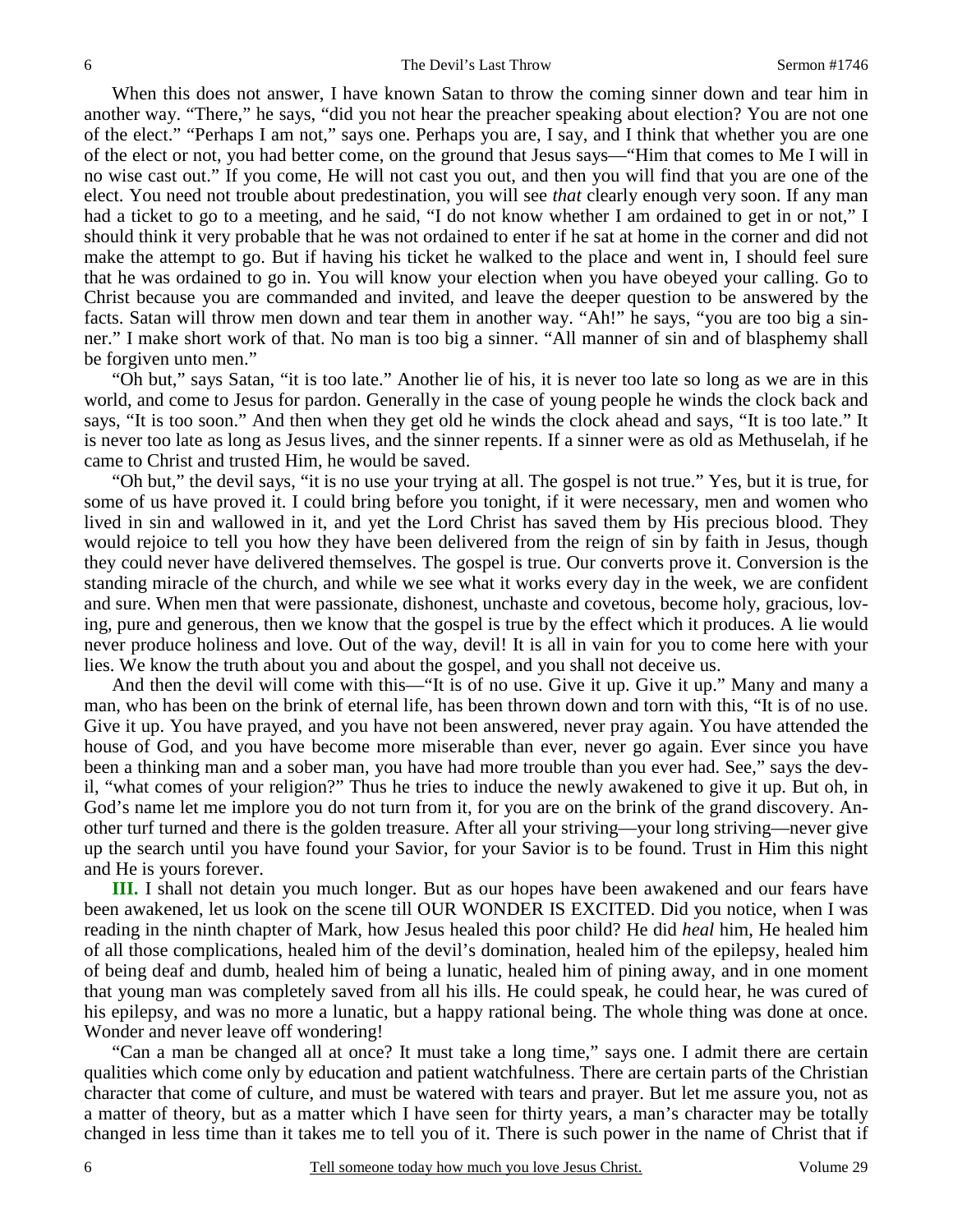that name is preached and the Spirit of God applies it, men can be turned right around. There can be a total reversal of all their conduct, and what is more than that, of all their inclinations, and desires, and wishes, and delights and hates, for God can take away the heart of stone and give a heart of flesh. The child of darkness can be translated into the kingdom of light. The dead heart can be quickened into a spiritual existence and that in a single moment, by faith in Jesus Christ. When that poor epileptic child was healed, it is said that the people were amazed. But how much greater will be our amazement if we see the Lord Jesus work such a miracle upon you! You have struggled to get better, you have prayed to get better, and all seems to be unavailing. Now, just trust Christ, the blessed Son of God who reigns in heaven, who died for sinners, and now lives for sinners. Only trust Him, and this blessed deed is done, you become a new creature in Christ Jesus, and commence a holy life which shall never end. This wonder can be performed *now*.

 This cure was perfected at once, and it remained with the youth. The most charming point about it was that the Lord Jesus said, "You dumb and deaf spirit, I charge you, come out of him, and enter no more into him." Enter no more into him—there is the glory of it! Though the epileptic fit was ended, yet the young man would not have been cured if the devil had returned to take possession of him again. The Savior's cures endure the test of years. "Enter no more into him" preserved the young man by a lifelong word of power.

 I never dare to preach to anybody a temporary salvation. "Believe in the Lord Jesus Christ and you shall be saved," not for merely tonight, but forever. When God saves a man, he *is* saved, not for weeks and years, but eternally. If Christ turns the devil out of him, he shall enter into that man no more, forever. Now this is a salvation that is worth your having, and worth my preaching. A temporary, I had almost said a trumpery salvation, that saves a man for a few months and then lets him perish, is not worth preaching or having. But that which so makes a man new as to put into him "a well of water springing up into everlasting life"—that is worth worlds. I will tell you a story of Christmas Evans which I like to tell on this point. Christmas Evans was once describing the prodigal's coming back to his father's house, and he said that when the prodigal sat at the father's table, his father put upon his plate all the daintiest bits of meat that he could find. But the son sat there and did not eat, and every now and then the tears began to flow. His father turned to him and said, "My dear son, why are you unhappy? You spoil the feasting. Do you not know that I love you? Have I not joyfully received you?" "Yes," he said, "dear father, you are very kind, but have you really forgiven me? Have you forgiven me altogether, so that you will never be angry with me for all I have done?" His father looked at him with ineffable love and said, "I have blotted out your sins and your iniquities, and will remember them no more forever. Eat, my dear son." The father turned round and waited on the guests, but by and by his eyes were on his boy. They could not be long removed. There was the son weeping again, but not eating. "Come, dear child," said his father, "come. Why are you still mourning? What is it that you need?" Bursting into a flood of tears a second time, the son said, "Father, am I always to stay here? Will you never turn me out of doors?" The father replied, "No, my child, you shall go no more out forever, for a son abides forever." Still the son did not enjoy the banquet. There was still something rankling within, and again he wept. Then his father said, "Now, tell me, tell me, my dear son, all that is in your heart. What do you desire more?" The son answered, "Father, will you *make* me stay here? Father, I am afraid lest, if I were left to myself, I might play the prodigal again. Oh, constrain me to stay here forever!" The father said, "I will put my fear in your heart, and you shall not depart from me." "Ah! Then," the son replied, "it is enough," and merrily he feasted with the rest. So I preach to you just this—that the great Father, when He takes you to Himself, will never let you go away from Him again.

Whatever your condition, if you trust your soul to Jesus, you shall be saved, and saved forever—

*"Once in Christ, in Christ forever—* 

*Nothing from His love can sever."* 

"But what if we fall into great sin?" asks one. You shall not abide in great sin. You shall be kept and preserved by that same power which has begun the good work, for it will surely carry it on even to the end.

 Just two or three sentences and I have finished. I have been speaking about the devil throwing some down and tearing them when they are coming to Christ. Are there any of you who do not know anything